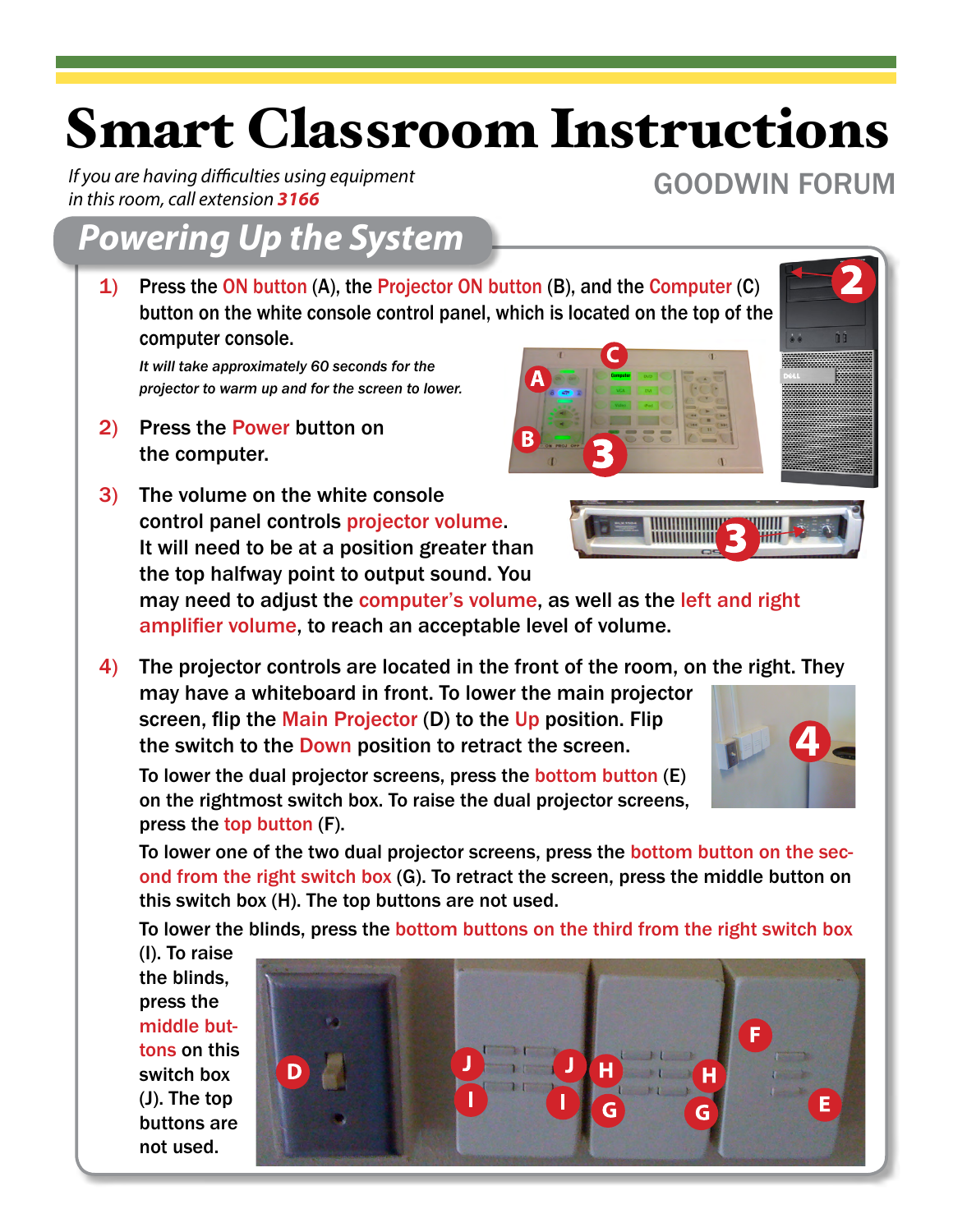# *Using a Laptop*

- 1) Shut down your laptop and connect a video cable (VGA or DVI) to the video output port on your laptop. You must bring this cable with you. *Contact HSU's Media Distribution (Gist Hall 221) at x3166 if you need to borrow a cable. Please note: Certain laptop models will require a Mini-VGA or Mini-DVI adaptor, or a Display-Port-to-VGA adaptor. Consult your owner's manual for further information.* 2) Connect your video cable to either the PC-VGA or the PC-DVI port on the console.  $\bullet$ 3) For Internet connectivity, connect to HSUWireless, the campus wireless network. *Details on registering your laptop and connecting are available at http://humboldt.edu/its/wireless*
- 4) For laptop audio output, connect one end of a minijack audio cable to your laptop's headphone jack. Connect the other end to the console's PC-AUDIO jack. Make sure your laptop's audio is not muted.

*You will need to bring this cable with you. Contact HSU's Media Distribution (Gist Hall 221) at x3166 if you need to borrow a cable.* 

- 5) Depending on the cable you're using, either press the DVI or VGA button on the white console control panel
- 6) Start up your laptop.
- 7) If you still do not see an image, refer to the laptop troubleshooting guide later in this guide.
- 8) When finished, shut down your laptop and disconnect all cables.

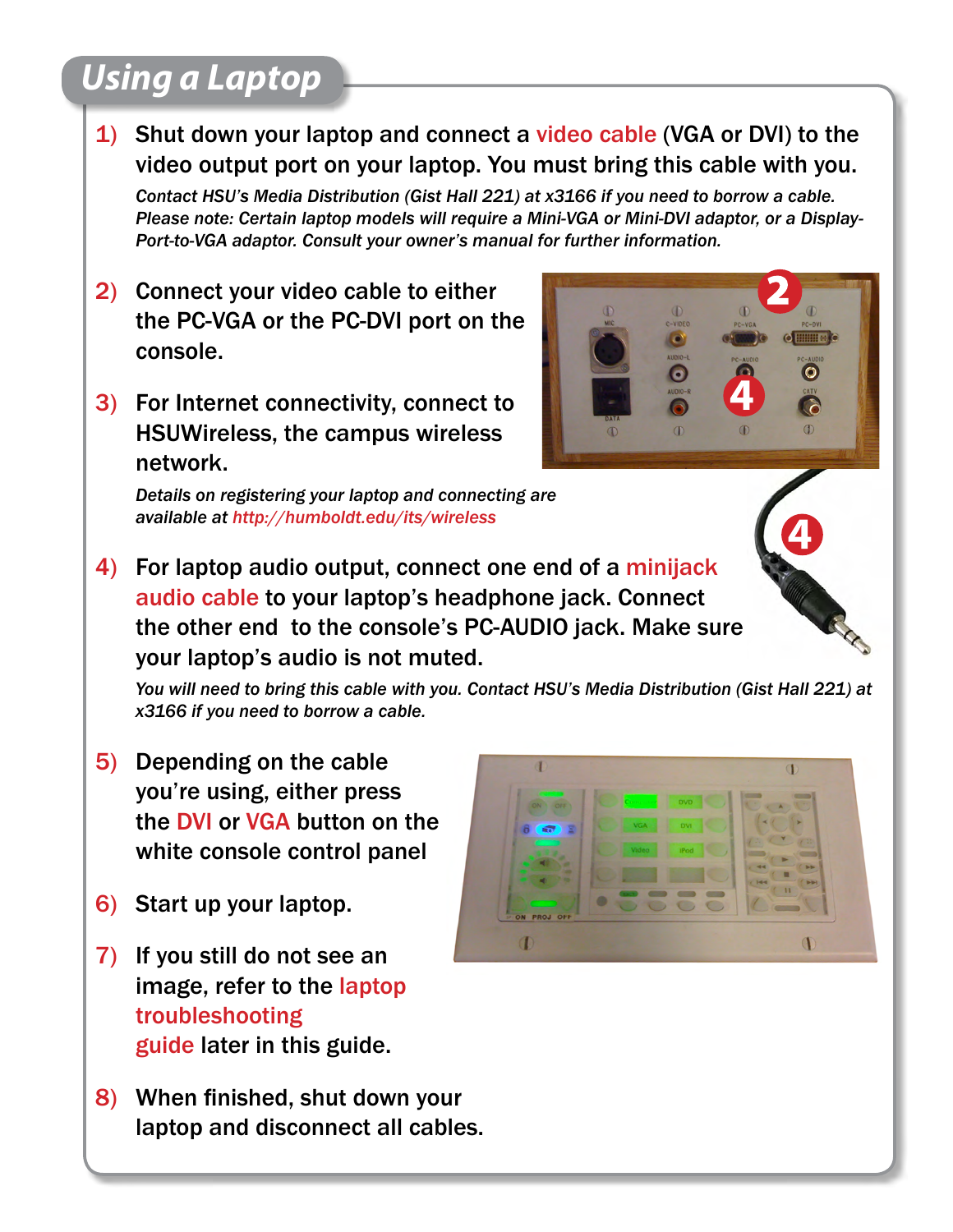# *Using the Blu-Ray/DVD Player*

- 1) Power on the Blu-Ray/DVD Player by pressing the DVD button on the switch box.
- 2) Power off the Blu-Ray/DVD Player by pressing the DVD button on the switch box.



#### *Laptop Troubleshooting*

For PC Laptops: Depending on your model of laptop, you may need to toggle the display mode. For example, on many laptops, you must hold down the function key (FN) located in the lower left-hand corner of the keyboard, and at the same time, press the video toggle key, which is located along the top of the keyboard. Look for the text CRT/LCD or an icon of a display and a laptop.

#### For Mac Laptops:

- 1) Go to System Preferences/Display.
- 2) Select the Arrangement tab and check the Mirror Displays box.





*Examples of video toggle keys*

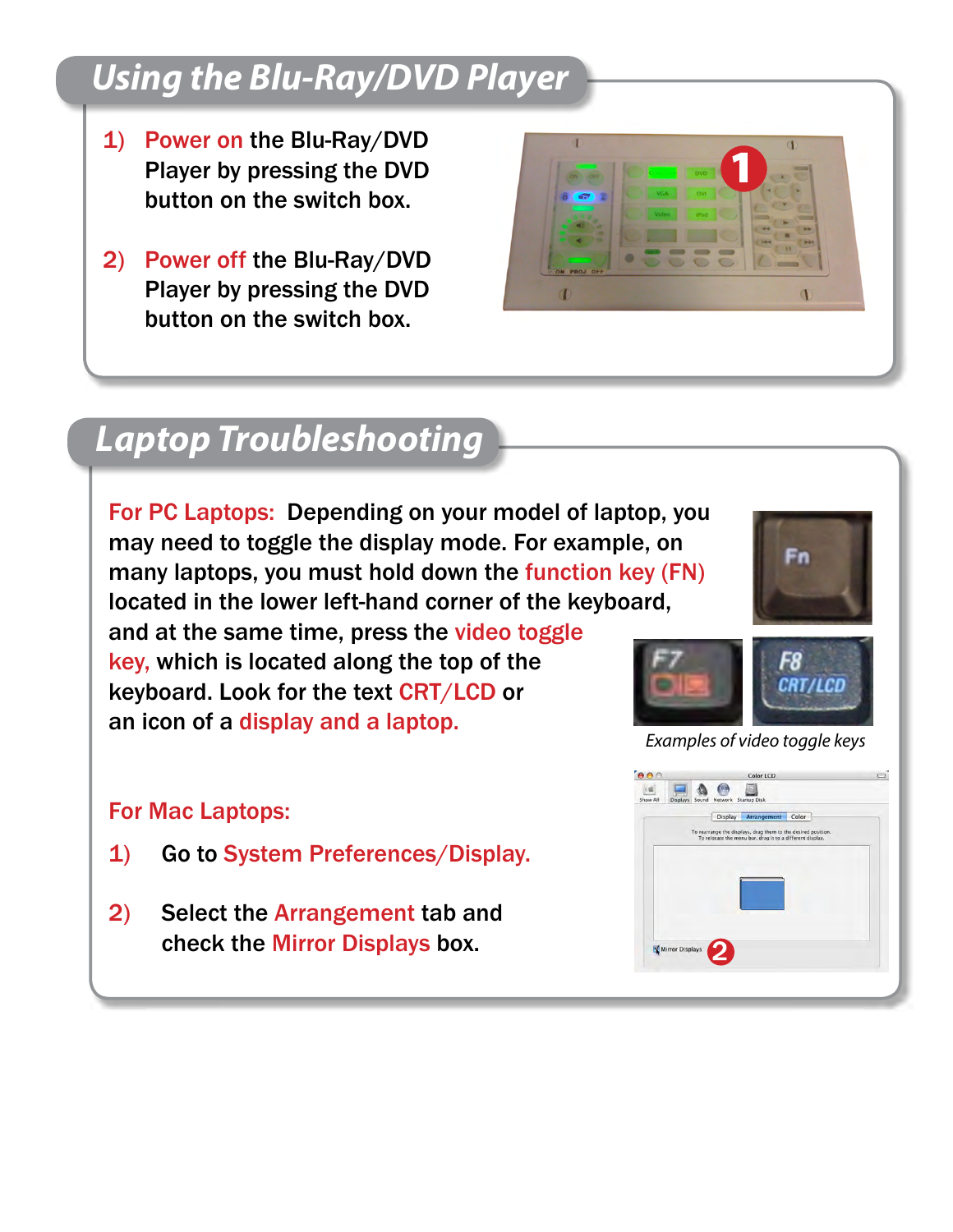# *Using the iPod Dock*

1) Insert your iPod or iPhone into the iPod Dock and adjust the audio controls on the white control panel.

*Please note: if you are using an iPhone,you will receive an alert notice that this accessory is not made to work with an iPhone (A) and will be prompted to turn on the iPod's Airplane Mode, which means your iPhone's data connectivity and phone call ability will be turned off.*

 Press the Yes button on your iPhone. If you press the No button, audio will not output from the speakers.

2) Adjust the volume on the white console control panel. It will need to be at a position greater than the top halfway point to output sound.

This accessory is not made to work with iPhone Would you like to turn on Airplane Mode to reduce audio interference? You will not be able to make or receive calls. **A** Yes Νo

**CINTETUS** 

#### *Using Additional Console Features*



Please contact the University Center (John Erickson, x4414) for usage information on equipment such as microphones.